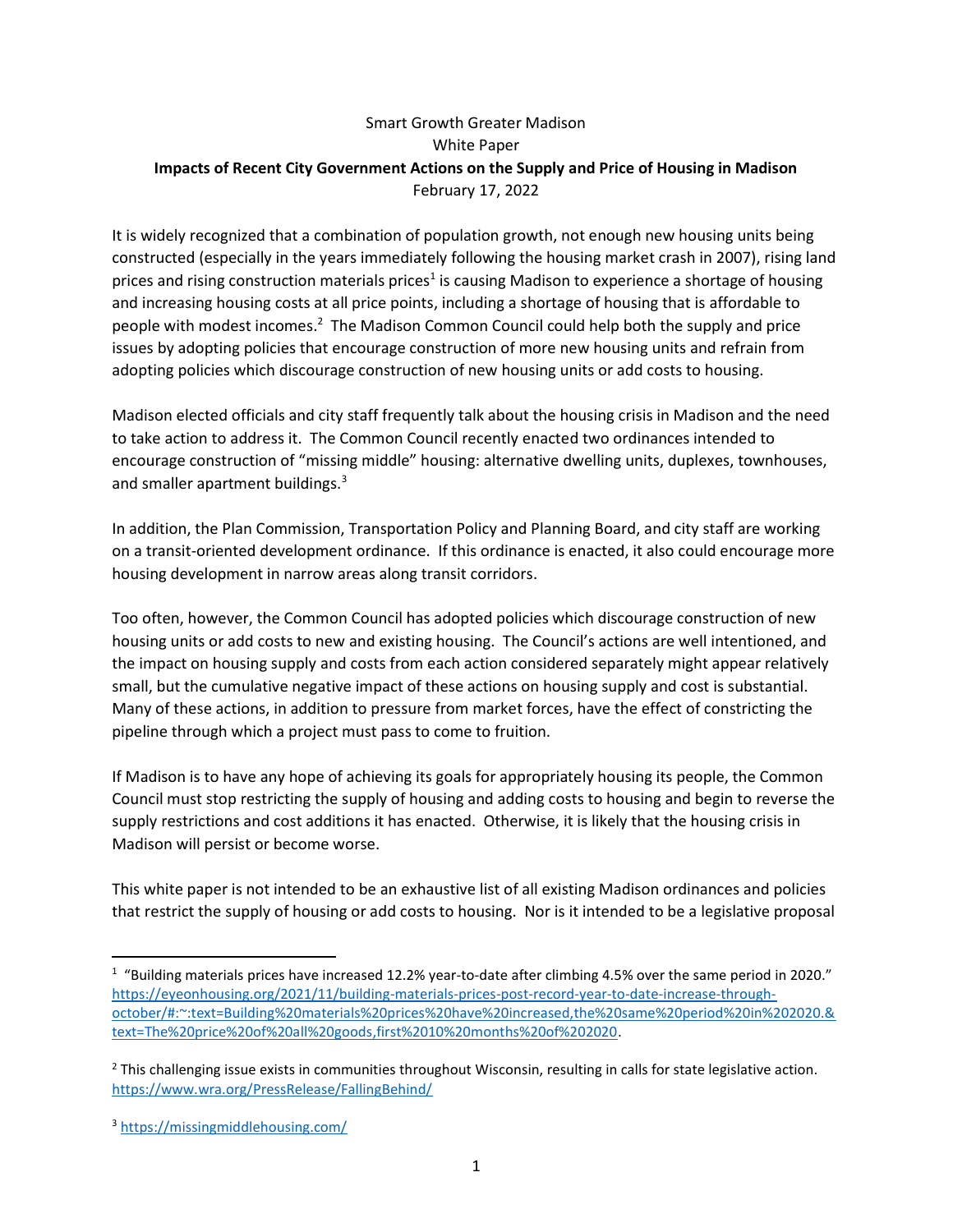for changes to Madison ordinances. Smart Growth hopes this white paper will start a conversation with Madison elected and appointed officials, city staff and leaders of neighborhood organizations about what can and should be done to increase the supply of housing and relieve costs the city's ordinances add to housing. Smart Growth will make legislative proposals for consideration in the near future.

## Executive Summary

The following recent ordinances, rejections of proposed ordinances, and interpretations of existing ordinances are examples of actions that discourage or reduce the construction of new residential housing units in Madison, which will contribute to rapid increases in the cost of housing in Madison:

- New stormwater management requirements
- Wider front-yard setbacks to create more room for street tree canopies
- Wider front-yard setbacks on Langdon Street
- Recommended restrictions in plans
- Denying approval of rezoning and the preliminary plat for the Raemisch farm subdivision
- Prohibiting the Landmarks Commission from considering the appropriateness of a proposed new building when considering the appropriateness of assembling a site for the proposed new building
- Bird-friendly glass ordinance
- Electric vehicle charging infrastructure ordinance

The following recent ordinances will encourage construction of new residential development, but their positive impact will be modest:

- Ordinance changing thresholds between permitted and conditional uses and increasing maximum permitted densities
- Ordinance making alternative dwelling units a permitted use

The following charges directly increase the cost of housing in Madison:

- Zoning, subdivision and site-plan review fees
- Park impact fees
- Increasing water, sewer and stormwater utility rates
- Urban forestry special charge

When there is a persistent imbalance in the supply of and demand for housing in the overall housing market, it causes rents to increase at all levels of rental housing, including rents for "naturally occurring affordable housing," faster than family incomes increase. This process is causing residential units that once were "naturally occurring affordable housing" to no longer be "affordable" to many of the families who live in them.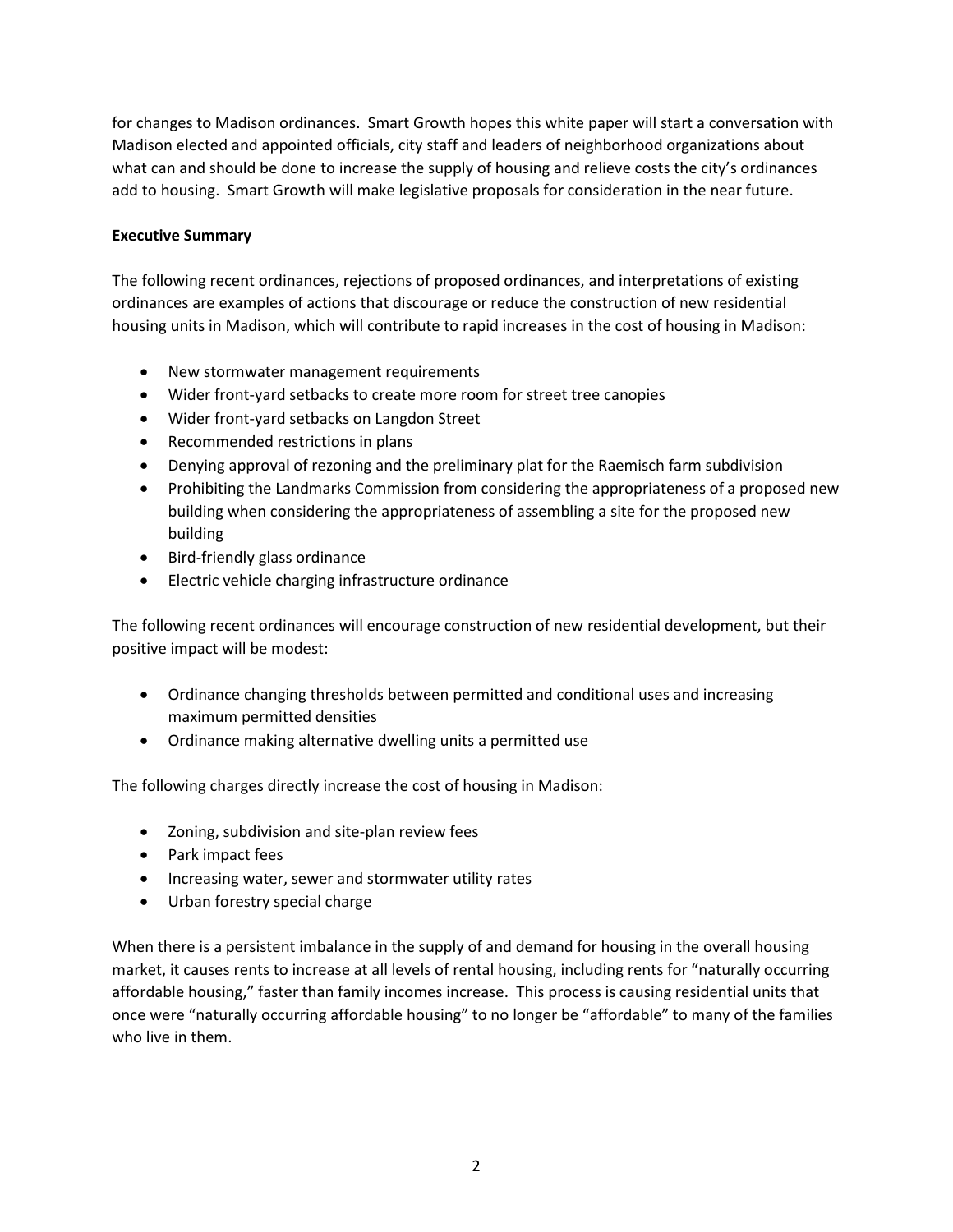### Impact of Supply and Demand on the Cost of Housing

Before discussing examples of actions by the Common Council, this paper provides background on how the housing market operates. This background is necessary to understand how the Common Council's actions affect the supply and price of housing in Madison.

The balance between supply and demand affects the price of housing. When the demand for housing units considerably exceeds the supply, rents and sales prices increase every year by large percentages. When the supply of new housing is enough to essentially keep up with demand, rents and sales prices probably will continue to increase because of increasing costs of land and building materials, but the price increases will be more modest.

According to Madison city staff, Madison needs 2,000 new housing units to be constructed each year, plus Madison needs an additional 3,000 new housing units to be constructed immediately, to reach a healthy vacancy rate for rental housing. The table below, reporting data taken directly from the City of Madison's website, shows the number of new-construction residential units for which building permits were issued during the most recent five calendar years.

|               | 2017  | 2018  | 2019  | 2020  | 2021  |
|---------------|-------|-------|-------|-------|-------|
| Single-family | 361   | 359   | 378   | 355   | 289   |
| 1-4 units     | 33    | 50    | 74    | 76    | 64    |
| 5+ units      | 1,640 | 1,147 | 1,190 | 1,737 | 3,273 |
| Other         | 25    | 24    | 26    | 23    |       |
| Total         | 2,059 | 1,682 | 1,583 | 2,203 | 3,633 |

We can see from this data that 2021 was an exceptionally good year for new-construction residential units, but it only started to fill the gap created by low to moderate numbers of new-construction residential units during the preceding four years. It is important to keep in mind that the multi-family housing projects for which building permits were issued in 2021 started in the developers' planning processes years earlier, and many of these projects started in the city's review and approval process in 2020.

A recent news report on the Channel 3000 website about the tremendous population growth in Madison and surrounding Dane County communities from 2010 to 2020 painted a similar picture: not enough housing units were constructed to keep up with demand fueled by the growing population.<sup>4</sup>

The persistent ultra-low vacancy rate in Madison is causing rents to increase every year by large percentages rather than modest percentages. Rapidly increasing housing costs in Madison are making it so fewer and fewer families can afford to live in Madison unless they are (a) wealthy or (b) able to qualify for income-restricted housing and able to find an income-restricting housing unit. The 2020

<sup>4</sup> https://www.channel3000.com/growing-pains-madisons-decade-of-rapidgrowth/?fbclid=IwAR0EE2Ag19sri4TuQVrg-fXPyjg7PMSHxvMRANjLHAV\_Rjd00FACSCfJHfY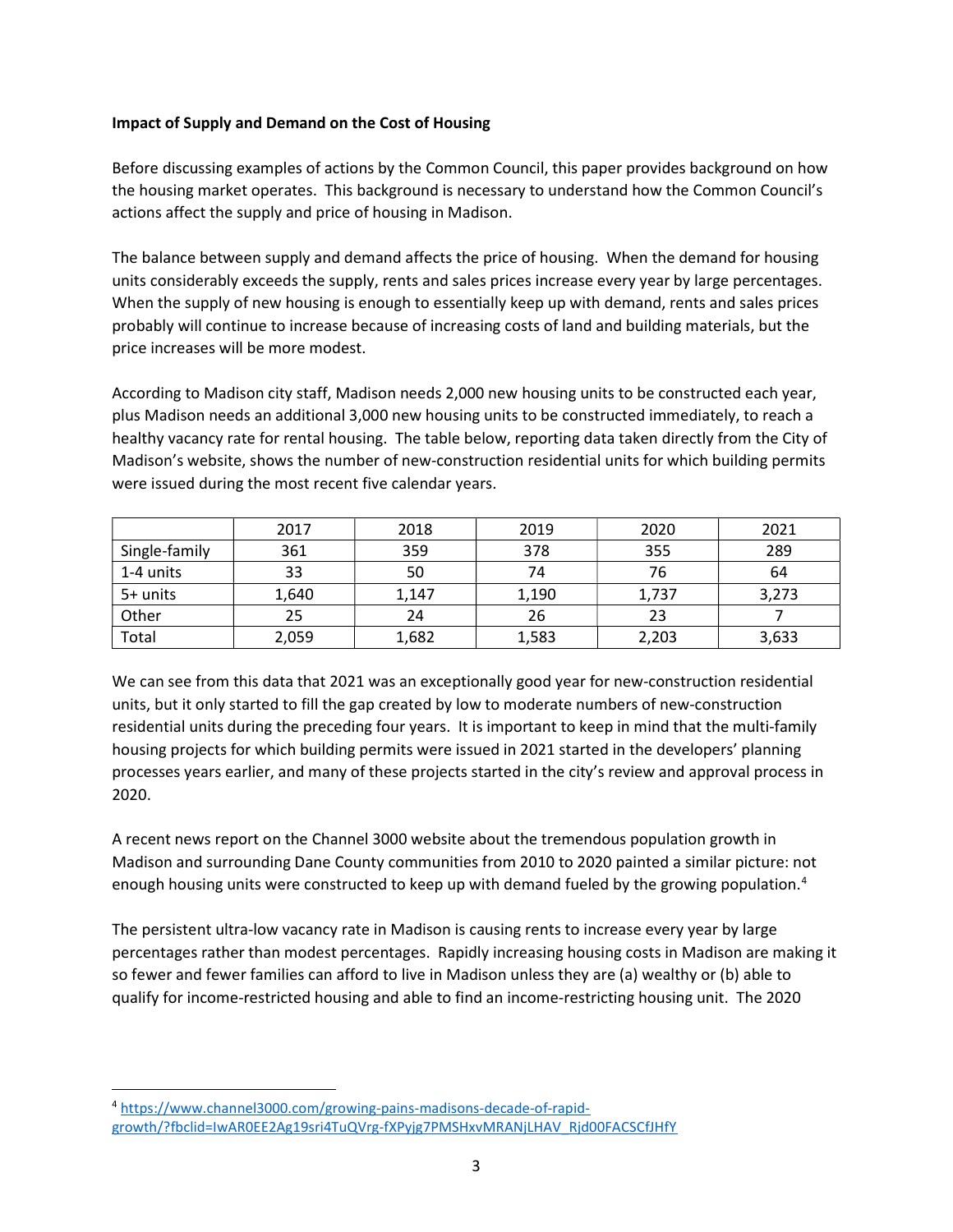Housing Snapshot Report by the Madison Department of Planning, Economic and Community Development provides data on this issue<sup>5</sup>:

There has been tremendous growth in the City of Madison since 2008, but most of the growth is largely attributable to households earning very low or very high incomes. (Page 2)

As a result of this trend, more people who work in Madison will choose to live outside of Madison for housing-cost reasons. Most of them will drive themselves with no other passengers to and from their jobs in Madison. Madison city government wants to encourage people to live near where they work so they can walk to work or live near Madison Metro bus service so they can take a bus to work. But instead of that happening, more people who work in Madison will drive to work from the suburbs or small outlying communities, including from dwellings outside of Dane County. This will greatly undermine the efforts of Madison city government to combat global warming and climate change by reducing the number and length of single-occupancy vehicle trips.

A similar trend is noted for all of Dane County in the Dane County Housing Needs Assessment: 2019 Update<sup>6</sup>:

The rate of growth of jobs has exceeded the rate of growth of new households and household income. And these have far exceeded the rate of growth of new housing.

We are adding jobs faster than we are adding population. That means that many thousands of people who work in Dane County cannot live in Dane County, and must drive in for work every day.

We are adding population faster than we are adding housing units. That means that vacancy rates have declined and rents are going up. (page 4)

Many people who work in Dane County live outside Dane County and drive to and from Dane County for work, which counteracts efforts to reduce the number and length of single-occupancy vehicle trips. If more housing were being constructed in Dane County, including in Madison, housing prices and rents would not be growing so rapidly, and more people who work in Dane County could afford to live in Dane County.

#### New Stormwater Management Requirements

In 2020, the Common Council approved a new stormwater management ordinance. As a result of this ordinance, in greenfield settings, most new residential subdivisions will be required to have larger stormwater detention facilities. Often, the size of the stormwater pond will need to be increased by

<sup>5</sup> https://danehousing.countyofdane.com/documents/assessmentReport/2019/Dane-County-Housing-Needs-Assessment-2019.pdf

<sup>6</sup> https://danehousing.countyofdane.com/documents/assessmentReport/2019/Dane-County-Housing-Needs-Assessment-2019.pdf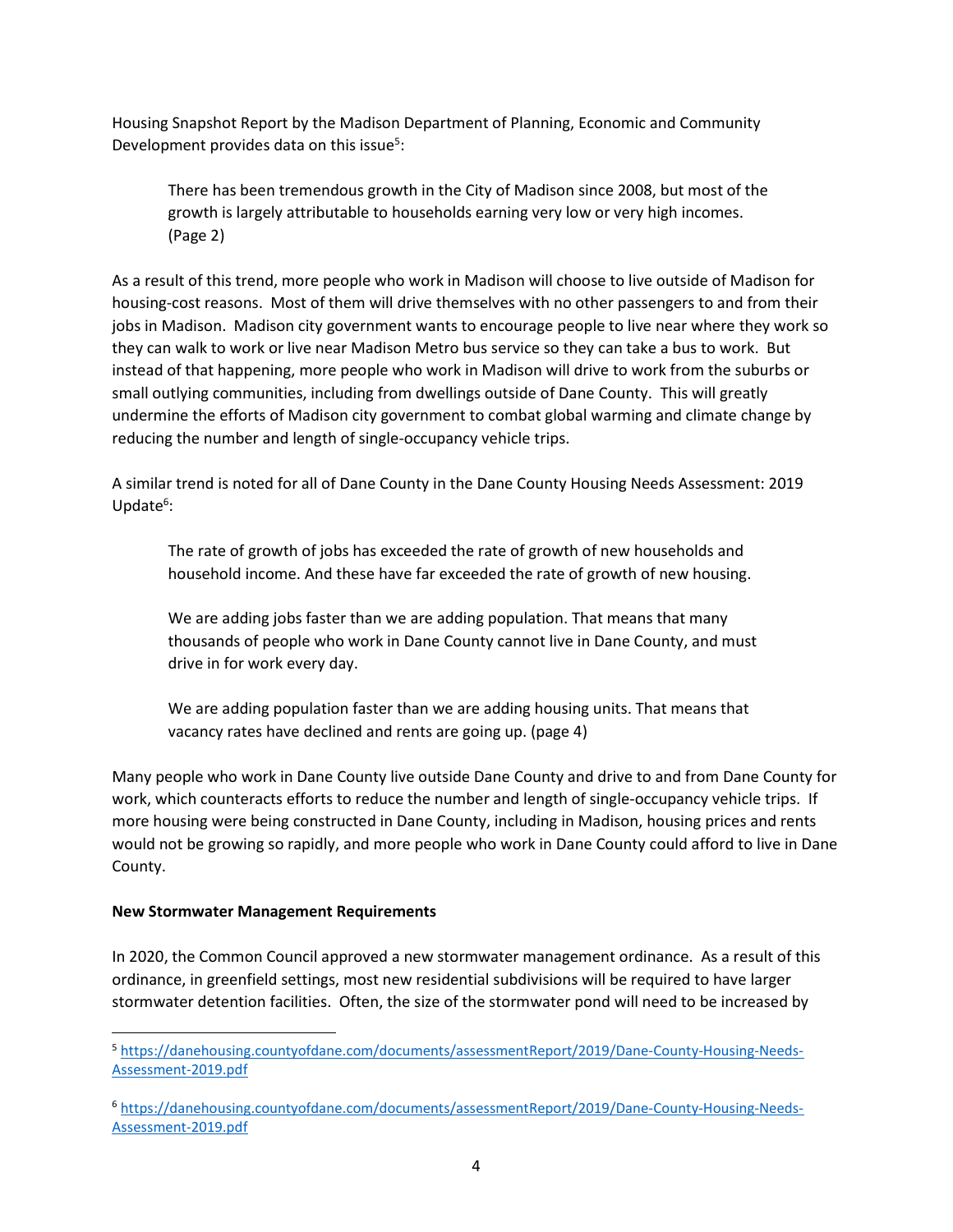80% as a result of new stormwater requirements. This will reduce the number of buildable lots that can be created on a particular parcel of land. To make up for the loss of lots, the subdivision developer will need to charge a higher price for each lot, which will mean the selling price of each new house will be higher.

The new stormwater ordinance also, for the first time, imposed stormwater requirements on redevelopment projects in already developed areas of the city, unless the developer reduces the amount of impervious surface by 10% compared to the current built environment.<sup>7</sup> Because land costs are high, reducing the amount of impervious surface by 10% compared to the built environment usually is not financially feasible (and would cause a substantial reduction in the number housing units included in the project). Adding green infrastructure (e.g., a green roof or cistern) to comply with the new stormwater requirements will substantially increase the costs of redevelopment projects (green roofs and cisterns are expensive), which will increase the rents for any housing units in the new building (unless the project is in a tax incremental district and the city government provides additional tax increment financing assistance to offset the additional cost of green infrastructure).

For example, a general contractor reported that in 2019, it was asked to include a green roof as an optional component of a bid to construct a small commercial building. The green roof added \$15 per square foot to the bid price, or an additional \$54,000 to the bid price on a building with a 3,600 square foot roof. In the alternative, an underground cistern and piping would have added approximately \$100,000 to the bid price of the project. Adding a green roof or cistern system to a mixed-use or apartment building also would substantially increase the cost of the project.

# Wider Front-Yard Setbacks to Create More Room for Street Tree Canopies

In 2021, the Common Council adopted an ordinance which applies to new buildings in zoning districts which permit buildings to have front façades at the property line, in other words, a zero-foot front-yard setback. The ordinance provides that in these zoning districts, if the distance between the curb and the property line is less than 15 feet, the front-yard setback must be increased to 5 feet to allow more room for the canopies of larger street trees planted in the terrace. This ordinance applies even in situations where a larger street tree will not be planted because of conditions in the terrace. However, certain Downtown block faces identified in a map in this ordinance are exempt from the ordinance.

If a 150-foot-wide parcel with zero-foot front yard setback could have a four-story building constructed on it, this ordinance would eliminate 3,000 square feet of developable space (150 x 5 x 4 = 3,000), the floor area of approximately four one-bedroom apartments. This ordinance applies to hundreds of parcels throughout the city.

Despite Smart Growth's urging them to do so, the Common Council did not request that city staff provide an estimate of how many additional larger street trees city forestry would be able to plant as a

 $7$  City engineering staff candidly conceded that it will take many years before there have been enough redevelopment projects subject to these new stormwater requirements before it will have a measurable impact on flooding.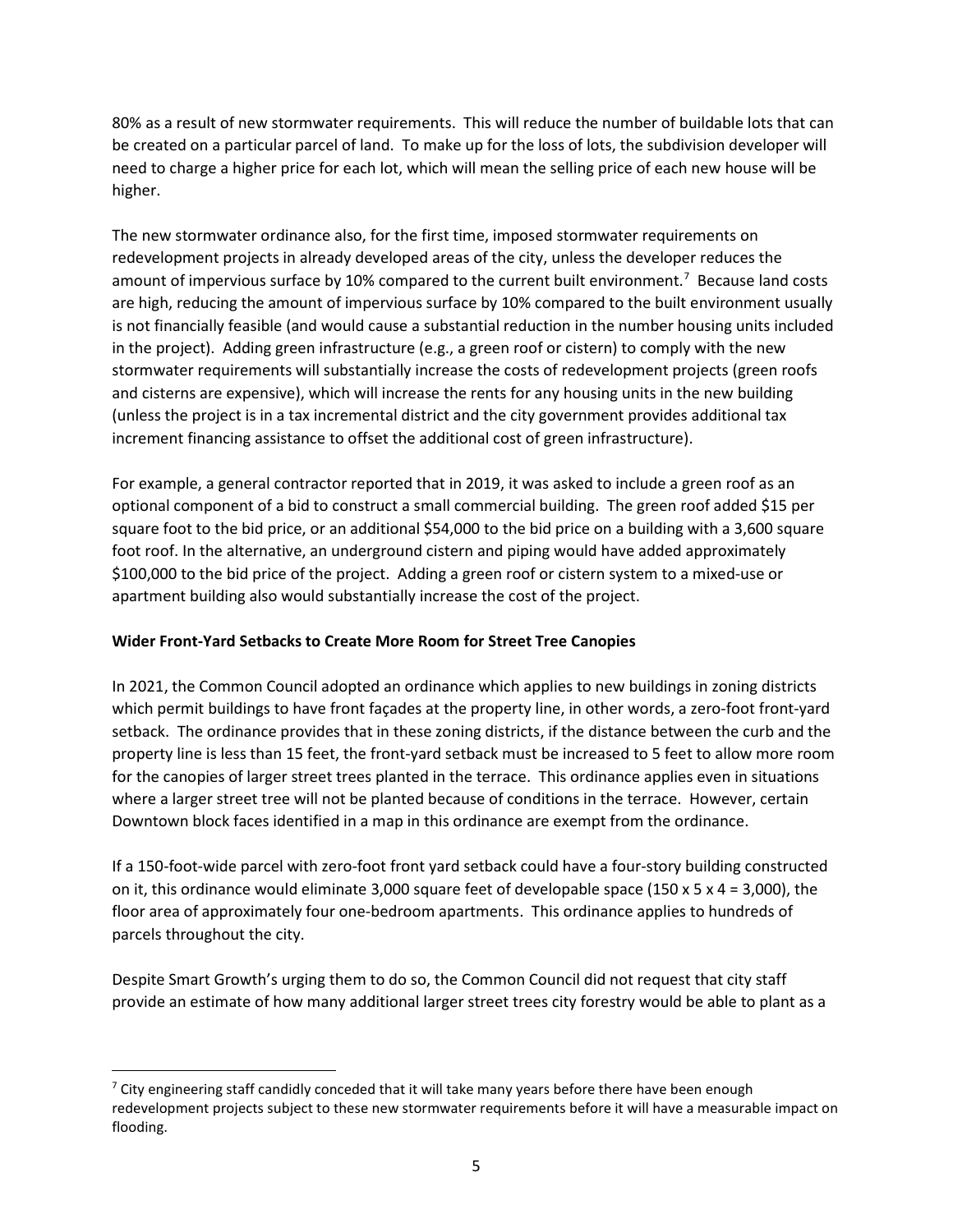result of this ordinance nor how many potential future housing units would be lost as a result of the ordinance. No cost-benefit analysis was performed before the Common Council adopted this ordinance.

## Wider Langdon Street Front-Yard Setbacks

On a smaller scale, the Common Council reduced the area available for constructing new housing units when it changed the front yard setbacks on Langdon Street through an ordinance in 2019. The new front-yard setbacks were set at 10, 15, 20, 25, or 30 feet, depending on the block face—even on parcels where, historically, buildings had smaller front-yard setbacks than the new setbacks. On some blocks, the front-yard setback was set at 10 feet or 15 feet on one side of the street and 25 feet on the other side of the street. This ordinance purported to implement the recommendations in the Langdon Street Neighborhood Character Study (2018).

The larger front-yard setbacks reduce the number of housing units that can be constructed on a parcel.

# Recommended Restrictions in Plans

In general, special area plans, neighborhood plans and BUILD plans have recommended larger setbacks, step backs on upper stories, or height restrictions, all of which reduce the number of housing units that can be included in a new building. The Mifflandia Plan is an example of a plan which includes such recommended restrictions. Restrictions which reduce the number of units that can be included in a new building increase the rent or price for the units that are included in the building, because of (a) the high cost of the land, (b) the costs of extra items that city government "asks" the developer to "voluntarily" include in order to win approval of the project, and (c) having fewer units over which to spread these costs.

Developers cannot require property owners to agree to a lower sale price because of recommended restrictions that reduce the number of housing units. And if there is an impasse between the developer and the property owner about the price of the property, the development project does not happen, and the new housing units needed to reduce the imbalance between housing supply and demand are not constructed.

Even when a new building actually gets constructed, these recommended restrictions reducing the number of housing units exacerbate the imbalance of housing supply and demand in Madison, which increases housing costs.

# Ordinance Changing Thresholds Between Permitted and Conditional Uses and Increasing Maximum Permitted Densities

In 2021, the Common Council adopted an ordinance which did the following things in a variety of moderate- and higher-density residential zoning districts and mixed-use zoning districts:

- Increased the number of housing units which may be included in a new building while still being a permitted use rather than a conditional use requiring a Conditional Use Permit (CUP)
- Increased maximum allowed densities
- Allowed developers to choose to develop 100% housing buildings in mixed-use districts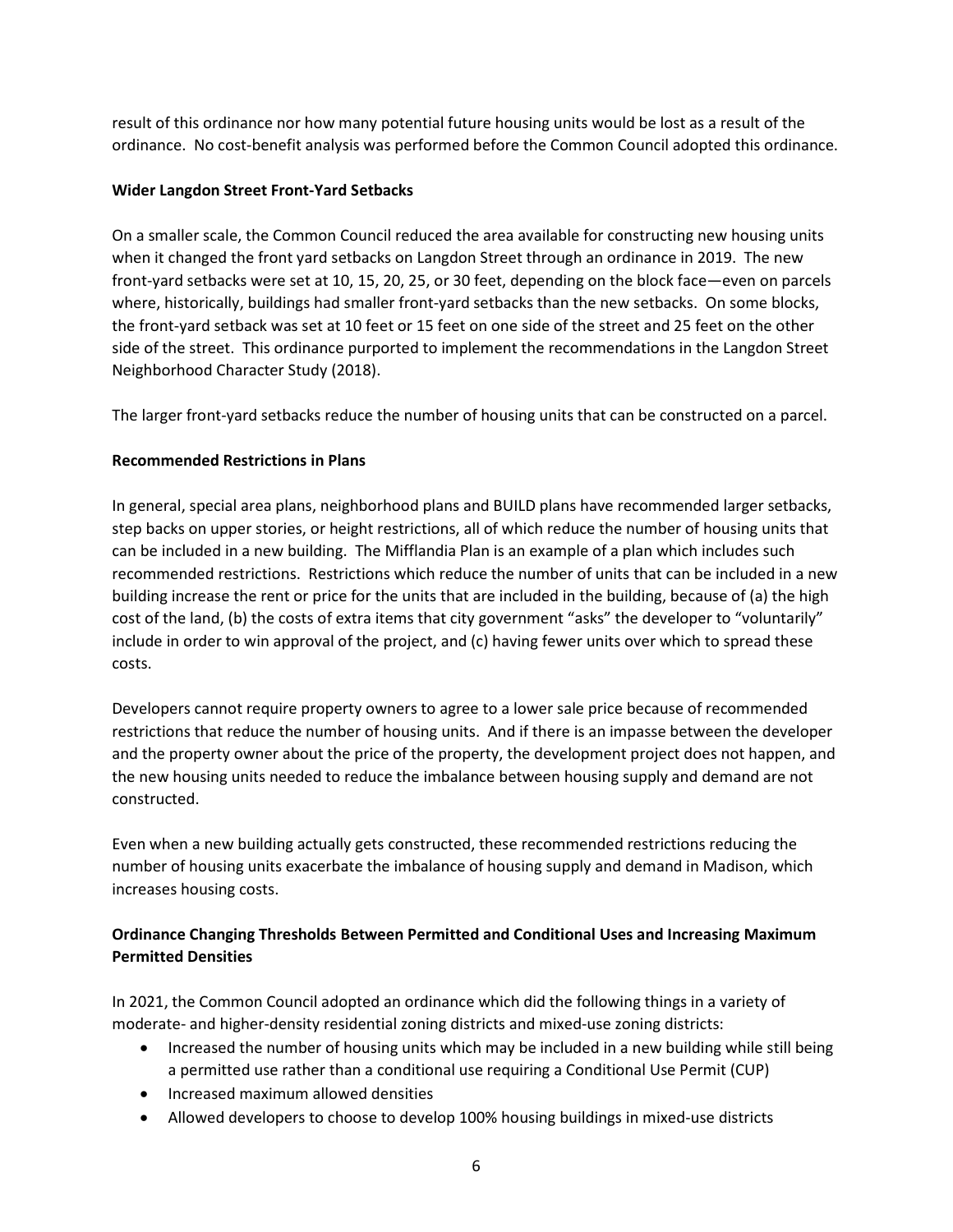Decreased the amount of ground floor space that must be for non-residential uses in mixed-use buildings.

This ordinance should encourage the construction of more relatively small buildings containing housing units or adding housing units to existing buildings. In other words, this ordinance is targeted at encouraging the construction of "missing middle" housing. This ordinance will help narrow the gap between housing supply and demand in Madison, although probably only modestly.

The ordinance as it was initially introduced would have had a greater positive impact, but in order to win enough votes in the Common Council, the thresholds between permitted uses and conditional uses were reduced from the initially introduced version to the version that was enacted. The Common Council could do more to increase the supply of housing by revisiting this ordinance and enacting the higher thresholds that were initially proposed (e.g., making up to 48 housing units a permitted use in the TSS zoning district and up to 60 housing units a permitted use in the CC-T zoning district).

An article published on January 31, 2022, in the online edition of the Capitol Times illustrates why allowing more housing development projects to be permitted uses is important to increasing housing construction.<sup>8</sup> The article was about the frustration of neighborhood activists with the development review and approval process for a proposed multi-family housing redevelopment project on the site of Zion Evangelical Lutheran Church near Atwood Avenue. The developer initially proposed a large condominium building, but neighborhood activists objected to the size of the building. The developer responded by proposing a smaller building, three stories tall containing 32 units, but the units would be apartments rather than condominiums to make the smaller building generate enough revenue to make the project work financially. The neighborhood activists are objecting to the new proposal. One neighborhood activist said her goal was to stop any housing from being constructed on the Zion Church property, even if that means the property is vacant for a long time, because she wants the city government to locate a community center on the site.

The article laments that the developer is a large developer proposing a large project rather than a small developer, new developer, or minority-owned developer proposing a "missing middle" project, as this ordinance was enacted to encourage. However, the cost of the Zion Church property is so expensive that a smaller project will not work financially. Currently, a larger project requires rezoning or a Conditional Use Permit (CUP). The extended time, higher costs, and higher risks that are part of the rezoning and CUP processes, largely because of neighborhood activists, strongly discourages small developers, new developers, or minority-owned developers from pursuing development projects in these circumstances. Smaller developers, new developers, and minority-owned developers need opportunities to propose development projects that are both large enough to be financially feasible and permitted uses.

In addition, later in 2021, the Common Council adopted an ordinance making accessory dwelling units (ADUs) a permitted use rather than a conditional use. This ordinance will increase the number of ADUs

<sup>8</sup> https://captimes.com/news/proposal-would-demolish-atwood-neighborhood-church-forapartments/article\_10a6e3af-5127-55af-a594-

4291b0fbbd92.html?utm\_source=The+Capital+Times&utm\_campaign=505953dcb8- EMAIL\_CAMPAIGN\_2022\_02\_01\_01\_13&utm\_medium=email&utm\_term=0\_43dda86fb8-505953dcb8-446829766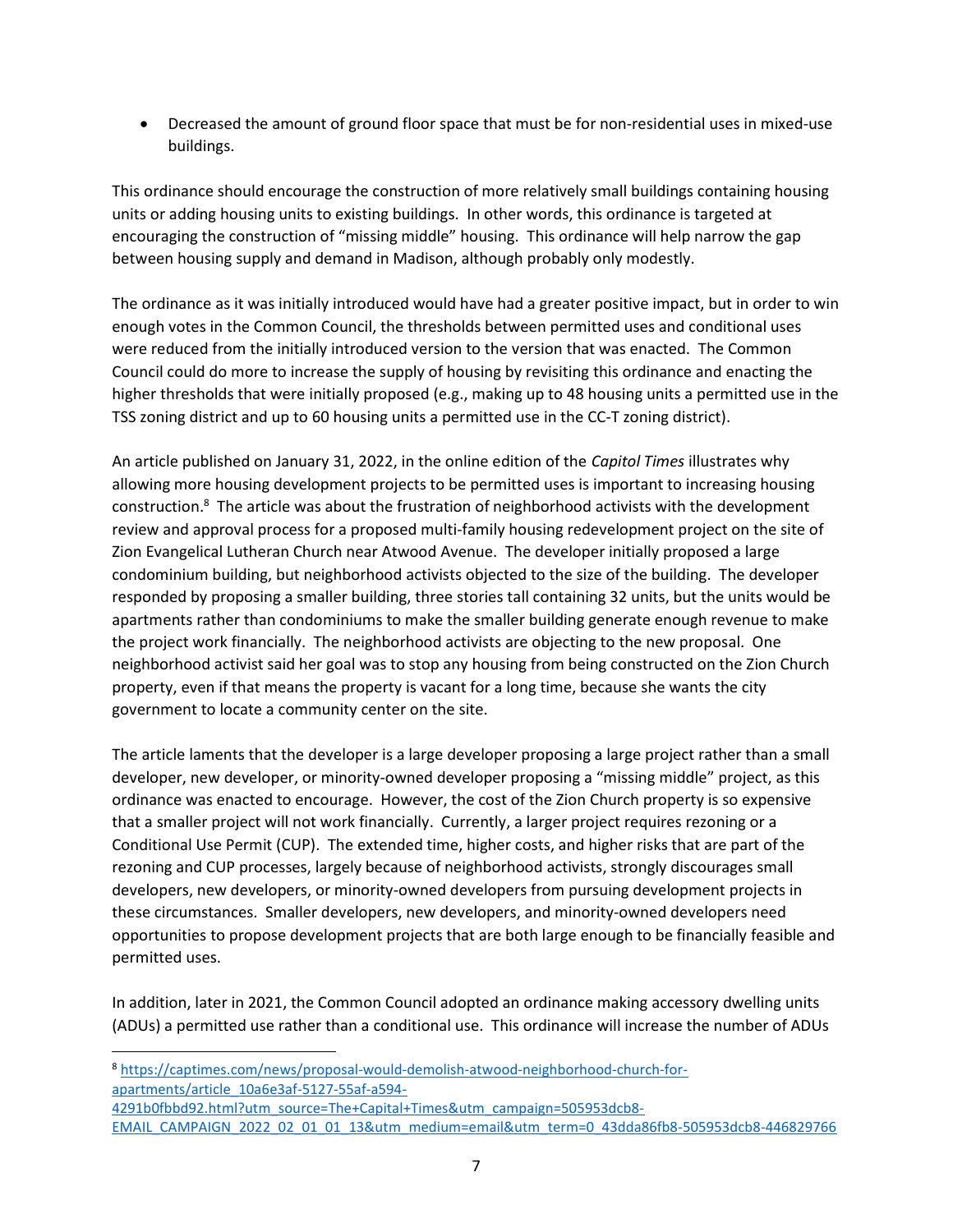in the city, but not by a large enough volume to have an impact on overall supply and demand of housing units in the city.

#### Uncertainty Created by Refusing to Approve the Raemisch Farms Subdivision

In the summer of 2021, the Plan Commission recommended approval of a new residential subdivision on the Raemisch Farm property. The developer had agreed to place on the subdivision plat a restriction which said that for a number of years, no residential development could occur within the projected 65 dB average noise level from F-35 fighter jets. To the surprise of many, the Common Council overwhelmingly rejected approval of the rezoning needed for the residential subdivision.

This action caused developers and city planning staff to doubt that any proposal for residential development near the airport would be approved—especially if the project requires the Common Council to approve rezoning. This doubt caused development and redevelopment projects near the airport, which were in their initial stages of financial feasibility analysis and design, to stall. As a result, fewer new housing units will be available to rent or purchase. The loss of new housing units near the airport will not be offset by increased production of housing units in other parts of the city. How long the negative impact on housing production will persist depends on how long the Common Council allows this uncertainty to continue.

Shortly after the Common Council's vote on the Raemisch farm subdivision, Council President Abbas appointed a President's Work Group on Environmental Justice, and one of the charges given to the work group was to make a recommendation to the Common Council regarding restrictions on residential development near the airport to protect current and future residents from F-35 noise. After months of working with city staff and careful consideration, the work group wisely recommended that the Common Council not enact any restrictions on residential development near the airport.

However, that lack of recommendation from the work group to do something (the work group recommended NOT to enact new restrictions) means there has been nothing for the Common Council to vote on to show the Council agrees with the work group's recommendation.

The developer of the proposed subdivision of the Raemisch farm property has resubmitted for approval the same rezoning and preliminary plat that the Common Council rejected last year. The developer offered to increase the size of the parkland dedication in the plat, but the Madison Parks Department said it did not want more parkland at that location.

On February 7, 2022, the Plan Commission again recommended that the Common Council approve the rezoning and preliminary plat for the Raemisch farm subdivision.

If the Common Council approves the rezoning and preliminary plat this time, it will indicate it agrees with the recommendation of the work group not to restrict residential development near the airport.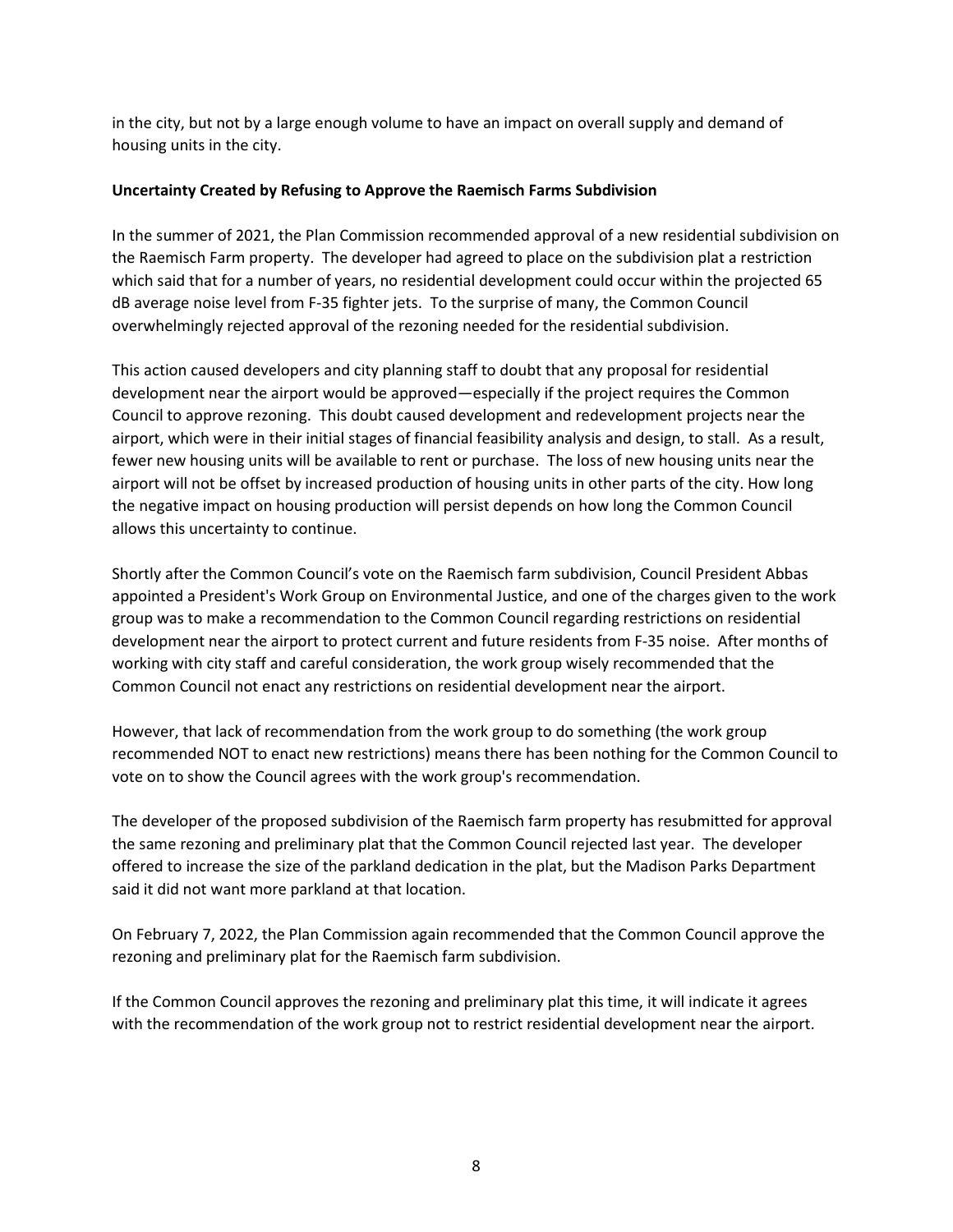#### Obstacles to Redevelopment and Infill Development Based on Historic Preservation

Some of the impediments in Madison to the development of more housing units have been around for a longer period of time. That is the case with obstacles to redevelopment and infill development within local historic districts or caused by actions of the Landmarks Commission. Impediments to redevelopment and infill development in historic districts not only deprive the city of needed additional housing units, but they also damage historic districts by preventing them from evolving and attracting investment. Areas of the city that are not able to attract investment do not remain static, but instead deteriorate. Neighborhoods are either going up or going down—they do not remain at the same level for long.

We have seen recent examples of "historic preservation" gone awry, such as when the Landmarks Commission's statement that the Wonder Bar had historic significance caused the Plan Commission to place on file without prejudice a proposed mixed-use redevelopment project near the intersection of Olin Avenue and John Nolen Drive. This occurred even though the Wonder Bar is not in a local historic district and has no landmark designation. The Plan Commission's action has caused the developer to drastically downsize the project in order to work around preserving the Wonder Bar in its current location. If the downsized redevelopment project goes forward, it will be far less dense and contain far fewer housing units than is envisioned in the recently adopted South Madison Plan.

In addition, the standards for obtaining a certificate of appropriateness to combine small parcels into a larger parcel within a local historic district is a substantial obstacle to redevelopment and infill development. That obstacle became even more substantial as a result of a memo by former Assistant City Attorney John Strange, dated June 27, 2019, opining that the Landmarks Commission cannot consider whether a proposed new building is appropriate to a site unless the commission independently determines that the combinations of smaller parcels to create the site meets the standards in MGO sec. 41.18(4).

Developers propose larger buildings requiring the combination of smaller parcels into larger parcels because that is necessary to be able to provide underground parking. Neighborhood residents oppose redevelopment and infill projects unless they provide off-street (which usually means underground) parking.

Attorney Strange's memo conceded that the Landmarks Commission could conclude that a larger building is not out of character with the nearby historic resources, but if the large parcel needed for the larger building is out of character with the nearby parcel sizes, then the Landmarks Commission may not issue the Certificate of Appropriateness allowing the smaller parcels to be combined into a larger parcel. Unless the ordinances are amended to reverse Attorney Strange's opinion, as a practical matter, redevelopment and infill projects can happen in a local historic district only if a developer can find an already existing unusually large parcel for sale. There are few such parcels.

The new building currently under construction at 817 to 821 Williamson Street is an example of how only the rare availability of an oversized parcel allowed a project to go forward. Before the Third Lake Ridge historic district was created, two parcels were combined for the construction of a "modern" commercial building and adjacent parking lot. A developer proposed demolishing the existing building and parking lot and replacing it with a new mixed-use building containing housing units, with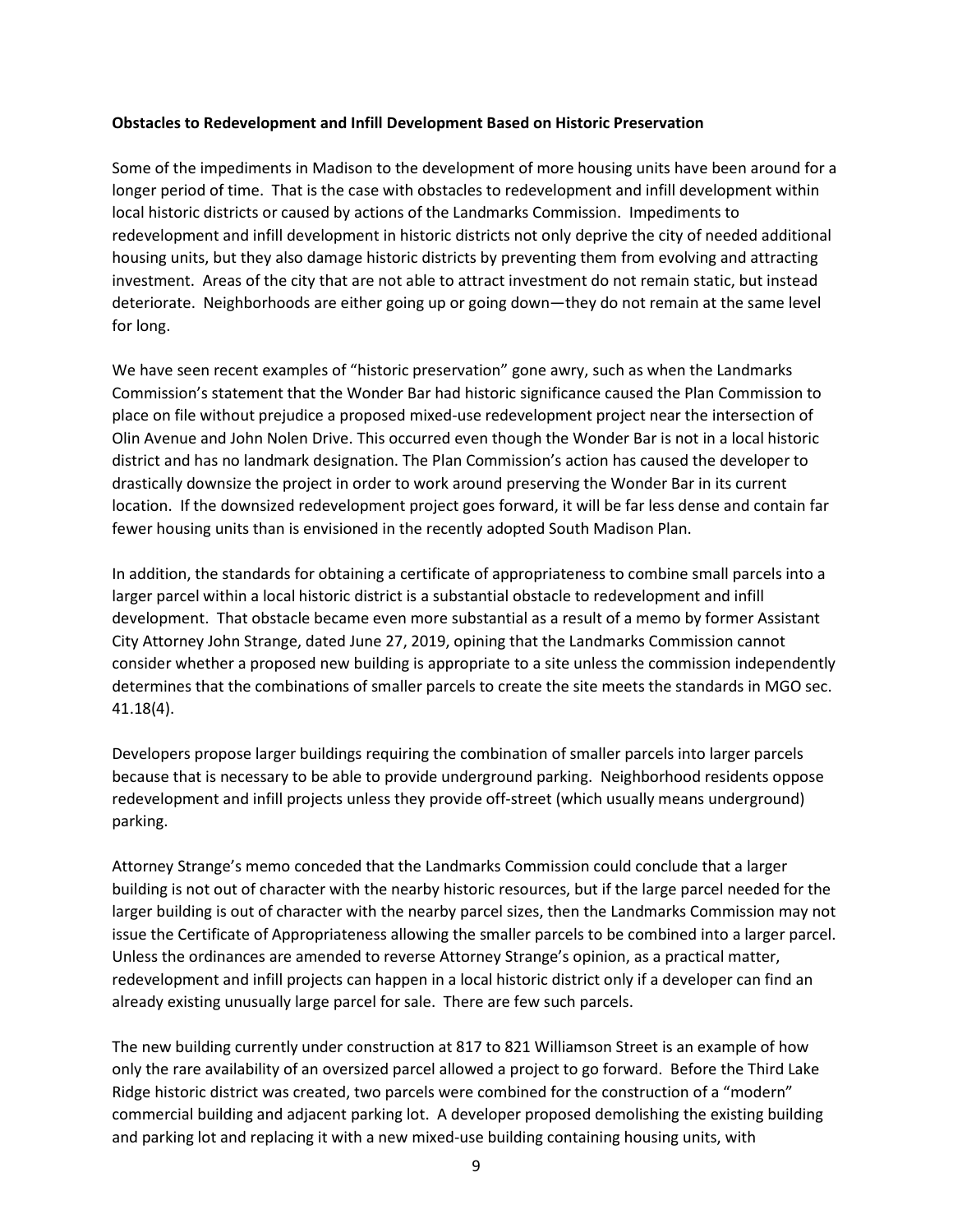underground parking. The Landmarks Commission issued a Certificate of Appropriateness for the building, and it is currently under construction.<sup>9</sup> If the "modern" commercial building and parking lot had been on two separate parcels, the Landmarks Commission almost certainly would have denied the Certificate of Appropriateness for the combining the separate parcels into a single parcel, and consequently would not have considered issuing the Certificate of Appropriateness for the new mixeduse building. The result would have been that a good redevelopment project containing more housing units would not have been constructed.

The following are further examples of historic preservation provisions that impede the development of more housing units:

- The arbitrary provision that only historic resources within 200 feet of a proposed new building should be considered when determining the appropriateness of the new building.
- The provision in MSO sec. 41.18(2) that authorizes the Landmarks Commission to give tremendous weight to only one standard among the eight applicable standards when determining whether to grant a Certificate of Appropriateness for demolition.

# City Government Fees Increase the Cost of Housing

A state law required cities with populations of 10,000 or more (as of January 1, 2020) to report the amount of fees they collected from residential development and construction in 2018.<sup>10</sup> The City of Madison reported that in 2018, the estimated amount of fees it collected from residential development and construction was \$6.26 million for new subdivision plats and new construction and \$2.40 million for remodeling and renovation projects.<sup>11</sup> Developers set the prices of new lots and rents for new multifamily housing units high enough to recover these fees, and are required to do so by their lenders even if they were inclined not to do so.

Some of the fees collected in 2018 were collected in connection with review and approval of new subdivision plats, where the phases of the subdivision and the housing units themselves will not be constructed until years later. Some of the fees collected in 2018 were collected in connection with zoning applications, where construction of the housing units might have started in 2018 or might start in subsequent years. Some of the fees collected in 2018 were collected when a building permit was issued, but the subdivision or zoning fees for the parcel on which the unit was constructed were collected years earlier. Consequently, it is challenging to calculate and report a meaningful amount of fees per housing unit. Madison city staff divided the \$6.26 million of fees for new subdivision plats and new construction

9

https://www.cityofmadison.com/dpced/planning/documents/TLR\_817\_821\_Williamson\_case\_study01\_30\_22.pdf In addition, the Plan Commission approved a Conditional Use Permit and demolition permit for this project. https://madison.legistar.com/View.ashx?M=F&ID=9056217&GUID=F6EC2111-CC29-43B2-82C0-FD2159D2E8FD

 $10$  217 Wisconsin Act 243, codified as Wis. Stat. § 66.10014.

<sup>11</sup> https://www.cityofmadison.com/dpced/planning/new-housing-fee-report/3308/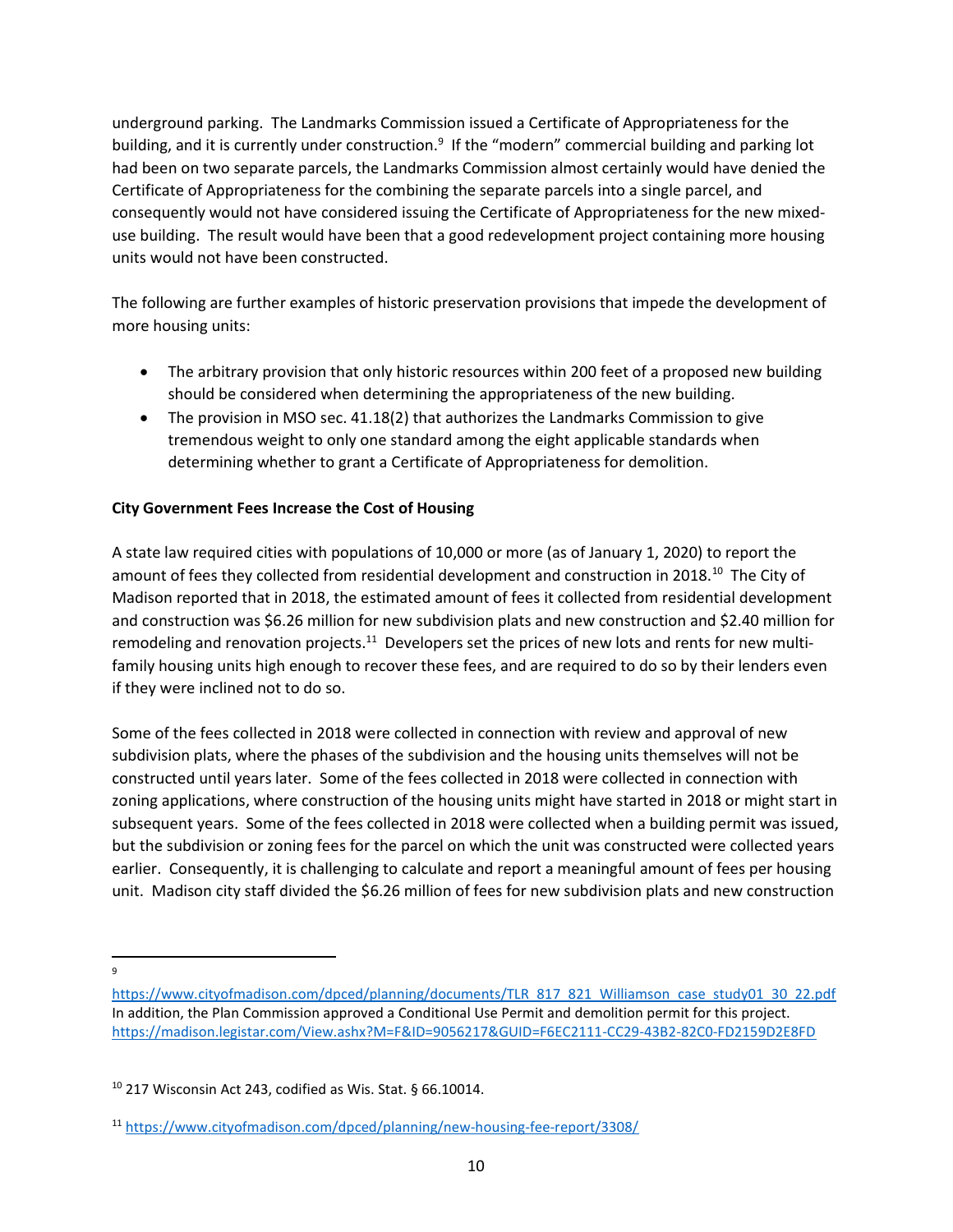by a total number of housing units, including undeveloped residential lots in new subdivisions for which fees were collected in 2018, and reported a result of \$3,954 of fees per dwelling unit.

Please note that the sum of Madison's 2022 park-infrastructure impact fee and park-land impact fee, which are only some of the fees charged to new development, is substantially greater than \$3,954 per dwelling unit.

### Increasing Park-Infrastructure and Park-Land Impact Fees

In 2016, the Common Council enacted changes to the structure and rates of the park impact fee and the fees in lieu of parkland dedication. The following is a statement from former Executive Director Andrew Disch of the Apartment Association of South Central Wisconsin regarding the impact of these changes on the cost of housing in Madison:

This proposal will raise combined impact fees and fees-in-lieu from 20% to 147% depending on the unit type. This is in addition to the 5% annual inflation adjustment that the fees-in-lieu have increased since 2002. The result will make housing in the City of Madison prohibitive for too many income levels. This proposal also does not meet the intent of the State Impact Fee Statute.

Additionally, the proposal re-constitutes the cost per acre formula for fees-in-lieu by using a city-wide average instead of the current formula that uses the value of the actual subject property. This unnaturally skews the actual cost of the land and will have the most significant impact on affordable units.

Despite this warning regarding the proposal's substantial impact on the cost of housing in Madison, the Common Council enacted the proposal.

The 2022 park-infrastructure impact fees are \$1,871.99 for a single-family house or duplex, \$1,270.98 for each regular multi-family housing unit, and \$2,466.84 for each large multi-family housing unit. The 2022 park-land impact fees are \$4,291.57 for a single-family house or duplex, \$2,913.98 for each regular multi-family housing unit, and \$5,653.28 for each large multi-family housing unit. The sum of these two impact fees in 2022 is \$6,163.56 for each single-family house, \$4,184.96 for each regular multi-family housing unit, and \$8,120.12 for each large multi-family housing unit.

According to the U.S. Department of Housing and Urban Development (HUD), 60% of the Dane County area median income (AMI) is \$55,680 for a family of three and \$61,860 for a family of four. To provide perspective, the sum of 2022 park fees on a single-family house, \$6,163.56, is 1.1% of the income of a family of three with income of 60% of Dane County AMI and 1.0% of the income of a family of four with income of 60% of Dane County AMI.

Of course, nearly all families purchasing a house will borrow to pay for much of the cost of the house, and so most of the park impact fees will be paid over time through higher monthly mortgage payments after making a larger down payment. The table below shows the impact of the 2022 park impact fees on the down payment and mortgage payments on a single-family house where the family purchasing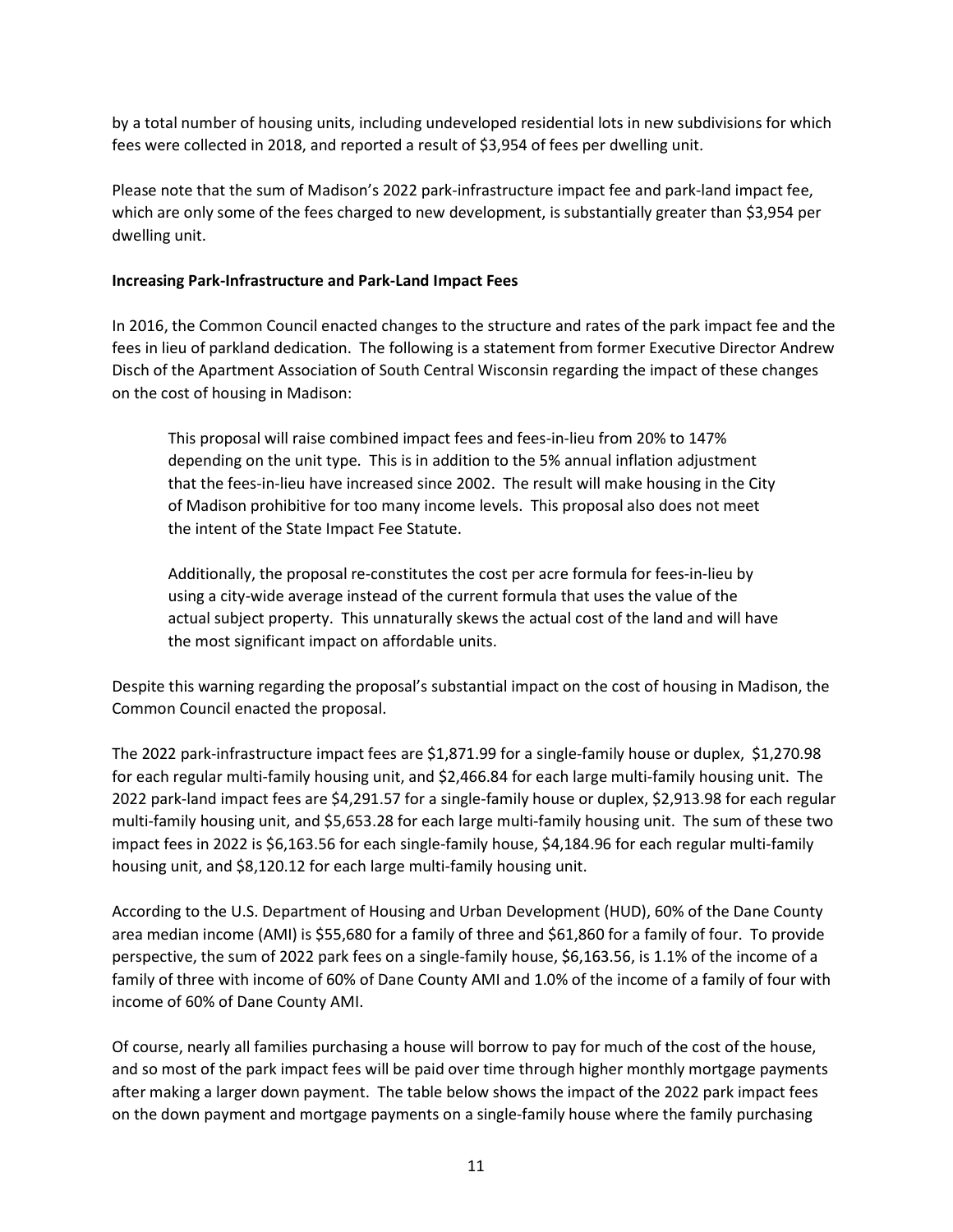the house is borrowing 95% of the purchase price on a 30-year fixed interest mortgage with a 3.9% annual interest rate.

|                          | <b>Without Park Impact Fess</b> | With Park Impact Fees | <b>Difference</b> |
|--------------------------|---------------------------------|-----------------------|-------------------|
| House price              | \$330,000.00                    | \$336,163.56          | \$6,163.56        |
| Down payment             | \$16,500.00                     | \$16,808.18           | \$308.18          |
| Amount borrowed          | \$313,500.00                    | \$319,355.38          | \$5,855.38        |
| Annual mortgage payments | \$17,744.16                     | \$18,075.57           | \$331.42          |

Park impact fees contribute to whether the amount of the mortgage payments, plus property taxes, homeowners insurance and utilities, cause a family purchasing a house to be considered "housing cost burdened."

The amount of park fees per unit for multi-family housing is less than the park fees for a single-family house, but park fees still do increase rents for multi-family housing units. Higher rents cause more renter families to be considered "housing cost burdened."

Please note that there are other impact fees imposed on new residential construction in some areas of the city, e.g., for stormwater infrastructure improvements, drainage improvements and sanitary sewer improvements.

### Increasing Water, Sewer and Stormwater Utility Rates

Owners of new and existing apartment buildings recover the water, sewer and stormwater utility fees they pay through the rents they charge. Consequently, every time the Common Council approves increases in water or stormwater rates or the Madison Metropolitan Sewerage District increases sewer rates, it eventually increases the rents paid by all residential tenants in the city.

From the Water Utility's website:

Under the new plan, the water bill for an average residential customer (e.g., singlefamily house) who uses 4,000 gallons a month will increase from \$17.24 per month to \$19.51, or 13 percent.

The residential usage tiers do not apply to people living in buildings with three or more units connected to one water meter. Those properties are part of Madison Water Utility's new Multi-Family customer class. The Multi-Family rate is \$2.64 per 1,000 gallons for most apartment buildings. Previously, multi-family buildings were considered part of the Commercial Class, and were charged either \$1.83 or \$2.34 per 1,000 gallons depending on usage.

The Water Utility has applied to the Wisconsin Public Service Commission for a rate increase, which would be effective at the end of 2022 at the earliest, according to the 2022 Executive Operating Budget.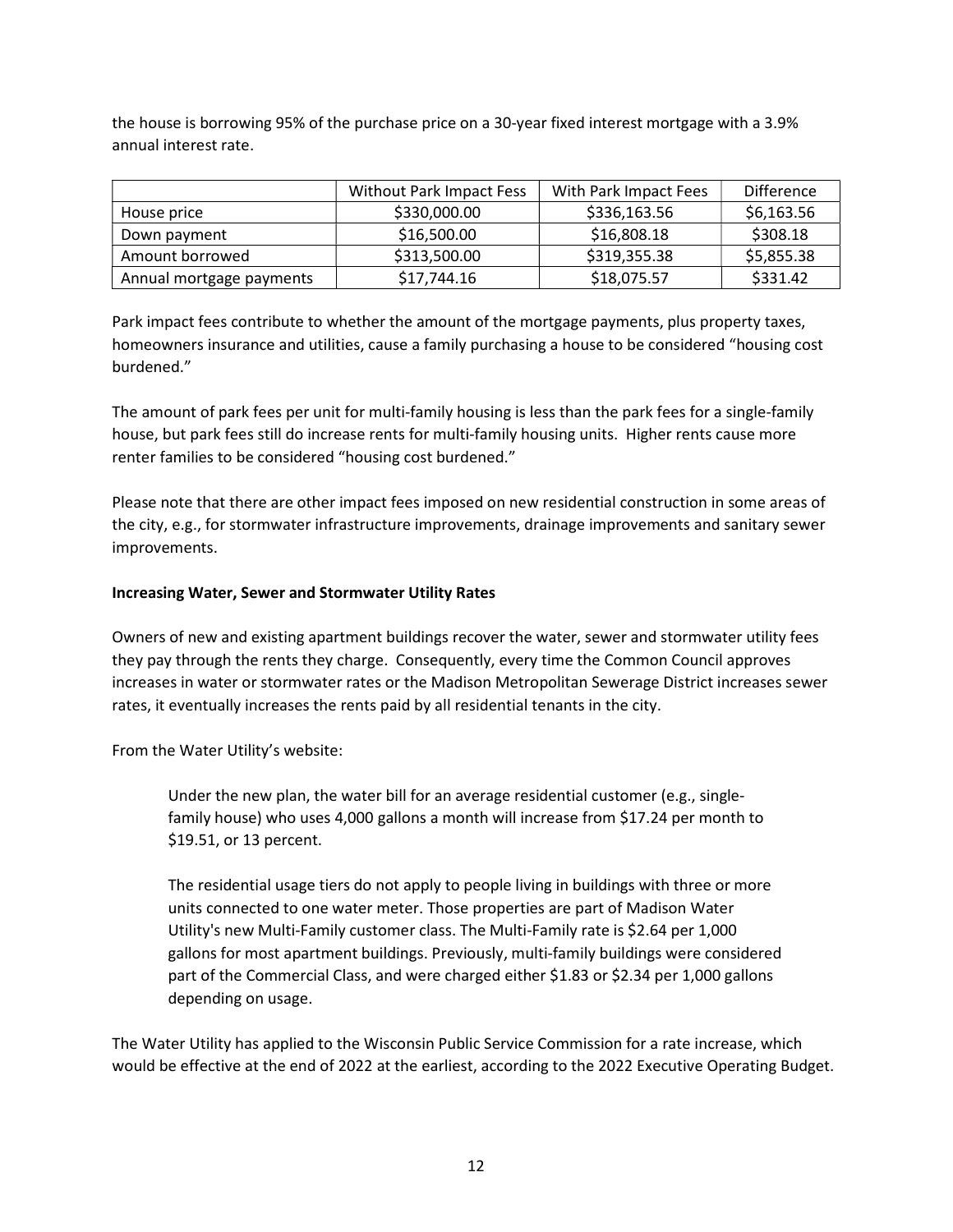Sewer Utility rate increases:

- 10.5% increase in the Sewer Utility rate in the 2020 operating budget
- 10.0% increase in the Sewer Utility rate in the 2021 operating budget
- 5.0% increase in the Sewer Utility rate in the 2022 operating budget

Stormwater Utility rate increases:

- 9.0% increase in the Stormwater Utility rate in the 2020 operating budget
- 9.1% increase in the Stormwater Utility rate in the 2021 operating budget
- 7.0% increase in the Stormwater Utility rate in the 2022 operating budget

#### Urban Forestry Special Charge

In 2014, the Common Council enacted the Urban Forestry Special Charge (UFSC) for the express purpose of being able to collect from Madison residents more revenue for the operating budget than is permitted by the state levy limit law. Homeowners pay this fee. When the owner of an apartment building pays this fee, the owner passes this cost on to the tenants through higher rents.

#### UFSC increases:

- 18.2% increase in the UFSC in the 2020 operating budget
- 9.9% increase in the UFSC in the 2021 operating budget
- 4.8% increase in the UFSC in the 2022 operating budget

#### Bird-Friendly Glass Ordinance

In 2020, the Common Council adopted an ordinance that requires the use of expensive bird-friendly glass in the first 60 feet from the ground of façades of new buildings that are more than 10,000 square feet in total floor area, unless the developer and its architect design the building (a) to have less than 50% transparent glass on the façade or (b) to break up the areas of transparent glass to be about the size of a patio door or smaller. In addition, certain building features such as transparent glass railings on balconies and glass bridges between building towers always must have bird-friendly glass.

It is likely that developers of new buildings containing primarily or exclusively multi-family housing units which are five stories or shorter will design the facades of the buildings to avoid being required to use expensive bird-friendly glass. Their current building designs, for the most part, already avoid the requirement to use bird-friendly glass. Consequently, the bird-friendly glass ordinance probably will have only a small impact on the cost of housing in typical new apartment buildings.

In contrast, the cost of redesign or use of expensive bird-friendly glass will have a greater impact on rents in new mixed-use or apartment buildings that are eight stories or taller, where potential tenants expect large areas of transparent glass. Bird-friendly glass that human eyes notice is at least two times more expensive than comparable untreated glass. Arnold Ornilux bird-friendly glass contains a UV layer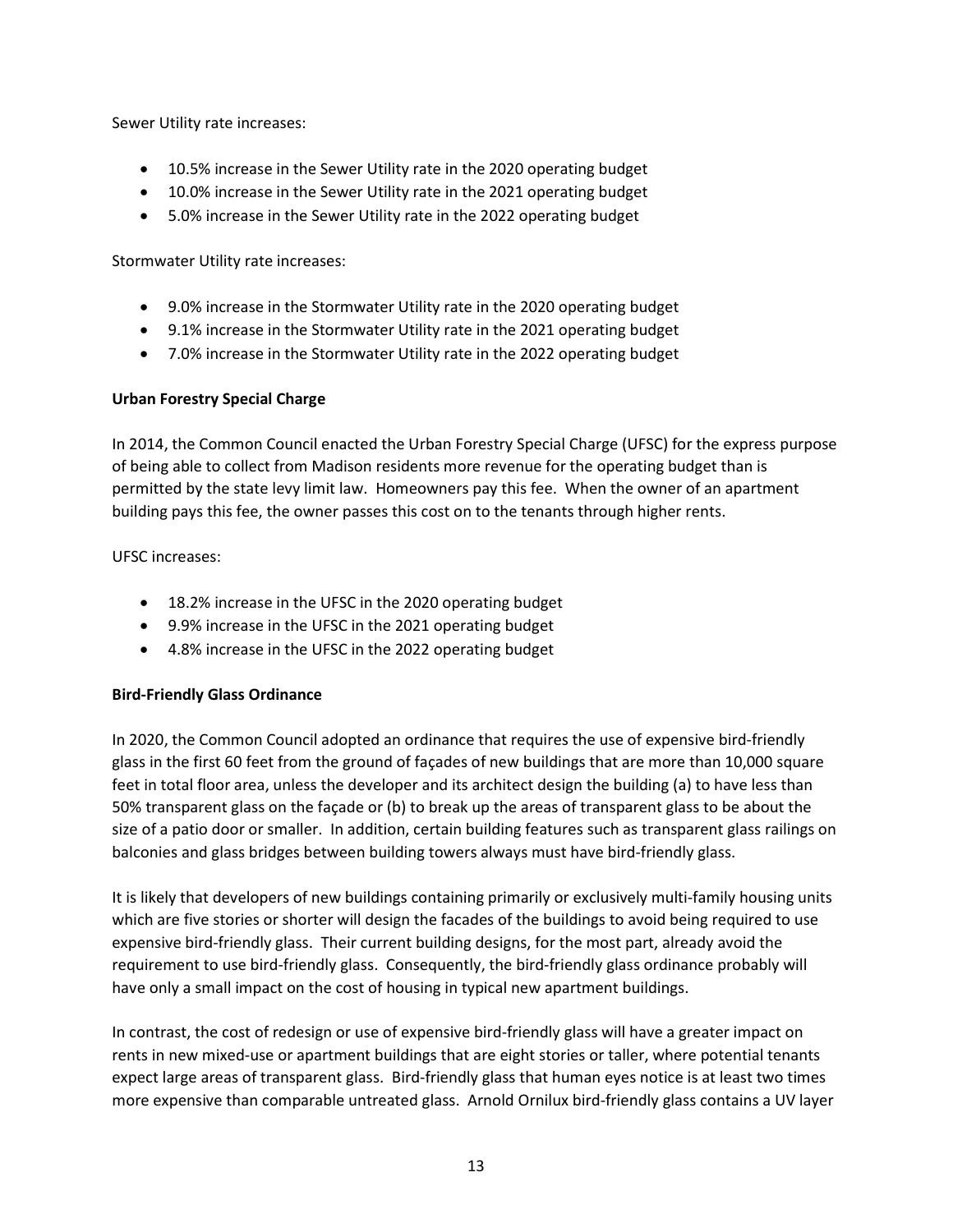which bird eyes can see but human eyes cannot, but it is nearly four times more expensive than comparable untreated glass.<sup>12</sup>

Please note that this ordinance adds considerable costs to proposed new office buildings, where potential tenants demand large areas of transparent glass.

## Electric Vehicle (EV) Charging Infrastructure Requirements

In early 2021, the Common Council adopted an ordinance that requires new buildings which provide 6 or more parking spaces for residential uses to install electric vehicle (EV) charging stations in at least 2% of the parking spaces and provide empty conduit and electric panel space to later provide EV charging stations in 10% of the parking spaces. The cost of this EV charging infrastructure will be passed on to tenants in higher rents or rent surcharges on tenants who want to use EV charging stations.

Smart Growth's members support providing EV charging stations in the parking areas for their apartment buildings and have been working with electric utilities which offer programs to encourage installation of charging stations. When residential tenants (or commercial tenants or employees of tenants) have electric vehicles and want access to EV charging stations for their vehicles where they live (or work), developers respond by providing EV charging station. Consequently, the ordinance mandating EV charging stations was not necessary.

Please note that the cost of installing EV charging stations when constructing or reconstructing large surface parking lots for office buildings is substantially greater than installing EV charging stations in parking structures of apartment buildings.

# Background on the "Affordable Housing" Part of Madison's Housing Crisis

The imbalance in the supply of and demand for housing in the overall housing market also makes the imbalance between the supply and demand of "affordable housing" worse. But before discussing the relationship between those two things, we should consider what we mean by "affordable" housing. It might be more accurate to call it housing that families with modest incomes can purchase or rent and still have sufficient financial resources to pay for other essentials.

When policy makers and others use the term "affordable housing," they usually mean housing that is affordable to people with modest incomes. Sometimes policy makers use the term "workforce housing" to comprise housing affordable to people at a wide range of modest incomes and reserve "affordable housing" to mean housing affordable to low-income families.

The most widely recognized test for affordability is whether the rents and utilities to live in a rental unit or the mortgage payments, insurance and utilities to purchase and live in an owner-occupied housing unit are 30% or less of a family's income. If the cost of housing is greater than 30% of a family's income, that family is said to be "housing cost burdened." The 30% standard is the one used by the U.S.

<sup>12</sup> http://www.ornilux.com/index.html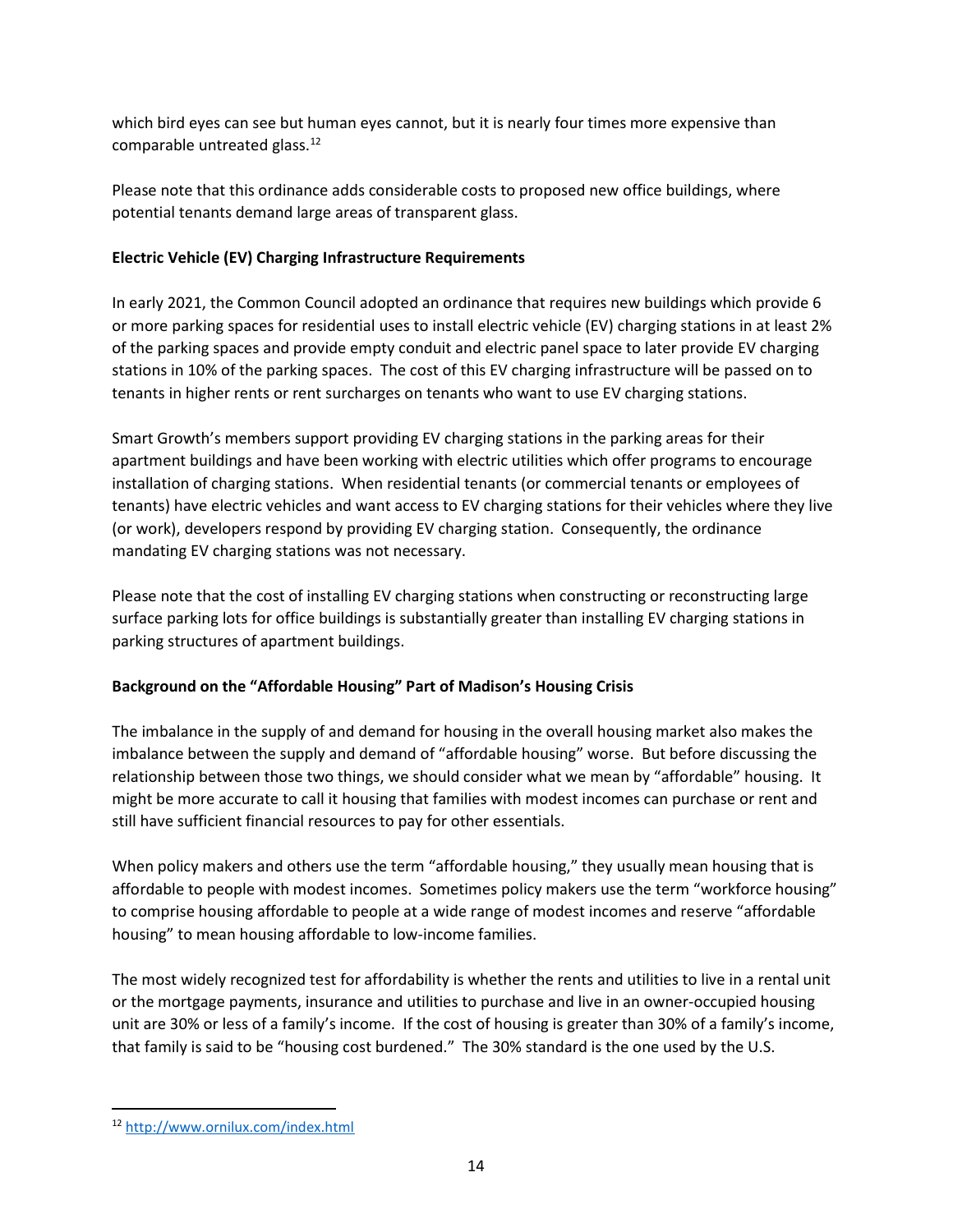Department of Housing and Urban Development (HUD) to determine which families are housing cost burdened, although much has been written about this being an outdated metric.

Keep in mind that the fact that a family is "housing cost burdened" does not mean that they were forced by lack of options to buy or lease a residence for monthly payments that total more than 30% of their income. A family with an income somewhat below or somewhat above the area median income might choose to spend more than 30% of their income on housing because they want housing that is newer or has more amenities or is in a particular location rather than live in lower-cost housing that would allow them to meet the 30% metric, and they are willing to cut back on expenditures for non-essential things to be able to spend more to have the housing they prefer. Put another way, if these families were offered housing at a lower price, a price at which they were no longer housing cost burdened, they would reject the offer because the alternative housing did not meet their desired criteria.

In contrast, for families that have extremely low incomes, being housing cost burdened often causes them to lack sufficient financial resources to pay for other essential things. In these situations, it is highly likely that the families are housing cost burdened because they lack access to housing at a price that would allow them to avoid being housing cost burdened.

Below is an excerpt from a publication which recognizes that being housing cost burdened is more likely to be a choice of how to balance priorities within the family budget for families with middling to high incomes and more likely to be a hardship they cannot avoid for families with low incomes<sup>13</sup>:

Researchers argue that this approach ignores variations in individual household budgets.[3] Many households have major, largely unavoidable expenses—such as those for child care, education, or medical and student loan debt—which may decrease the share of household income that can be dedicated to housing.

The threshold also fails to take into account a household's size or income level. A highincome household spending more than 30% on housing may well have enough income left over to cover other expenses and thus, arguably, should not be considered costburdened. Or a household may be able to find a comfortable home while spending far less than 30%.

And very low-income households may have difficulty finding suitable housing even when spending well above the threshold—or may still struggle to make ends meet despite staying below it.

Families that might be considered to have modest incomes, and which sometime are housing cost burdened, are those with incomes of 80% or less of the area median income (AMI). According to HUD, the Dane County area median income in 2021 was approximately \$92,800 for a family of three and \$103,100 for a family of four.

<sup>13</sup> https://www.pewtrusts.org/en/research-and-analysis/reports/2020/09/the-state-of-housing-affordability-inphiladelphia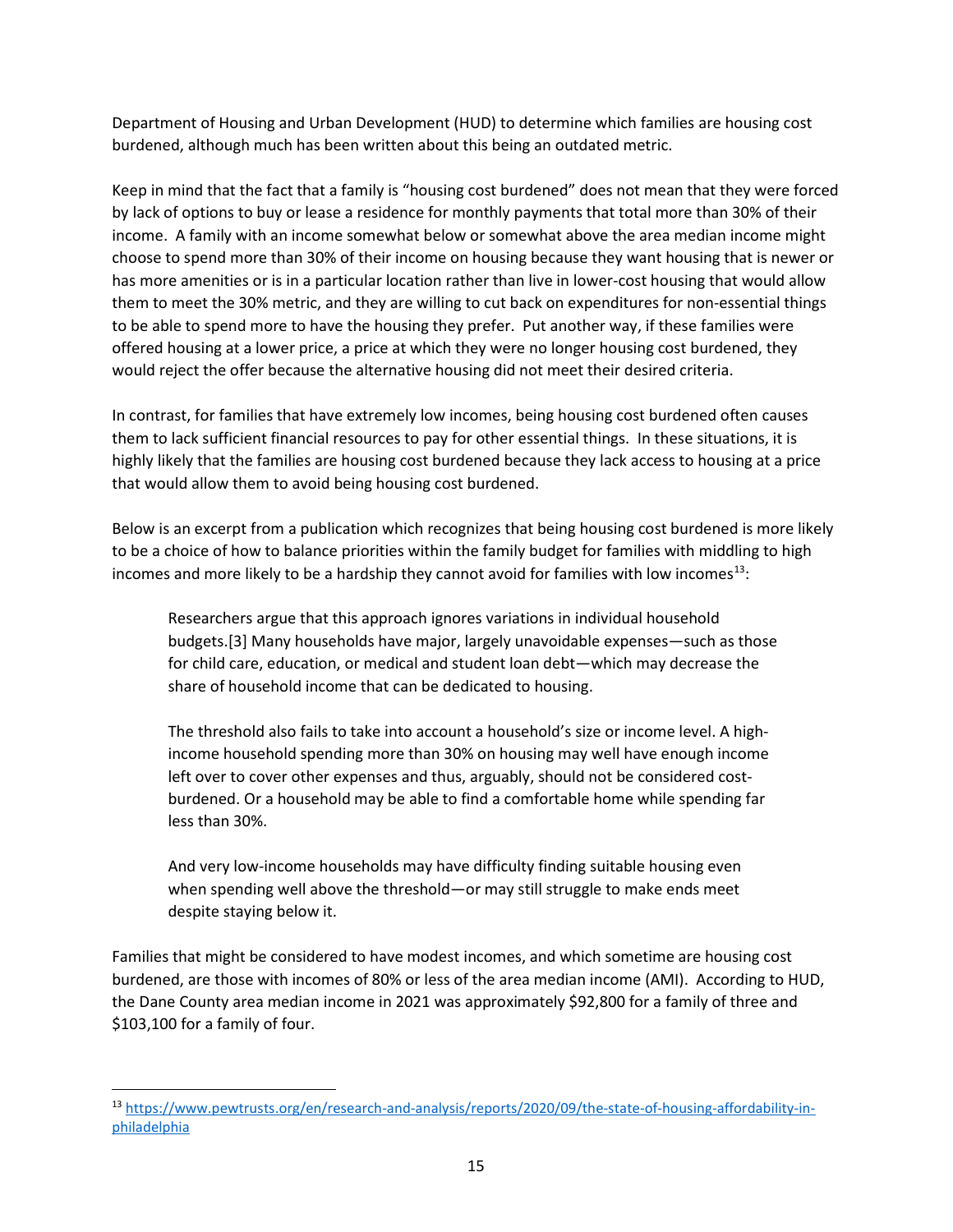Families with modest incomes would include a family headed by a new teacher or someone working in the retail sales or hospitality industries or providing basic care to residents of skilled nursing facilities. The following tables shows (a) HUD's calculations of 60% and 80% of 2021 Dane County area median income and (b) 30% of those amounts divided into equal monthly payments.

| <b>Household Size</b> | 60% of Dane<br><b>County Area</b><br><b>Median Income</b><br>(AMI) | <b>Monthly</b><br><b>Payments</b><br>Totaling to 30%<br>of Income | 80% of Dane<br><b>County Area</b><br><b>Median Income</b><br>(AMI) | <b>Monthly</b><br><b>Payments</b><br><b>Totaling to 30%</b><br>of Income |
|-----------------------|--------------------------------------------------------------------|-------------------------------------------------------------------|--------------------------------------------------------------------|--------------------------------------------------------------------------|
|                       | \$43,320                                                           | \$1,083                                                           | \$57,760                                                           | \$1,444                                                                  |
|                       | \$49,500                                                           | \$1,238                                                           | \$66,000                                                           | \$1,650                                                                  |
|                       | \$55,680                                                           | \$1,392                                                           | \$74,240                                                           | \$1,856                                                                  |
| 4                     | \$61,860                                                           | \$1,547                                                           | \$82,480                                                           | \$2,062                                                                  |

To put this in context, in the most recent assessment year (January 1, 2021), the average assessed value of a single-family residence in Madison was \$335,200. If one has a good credit score and borrows 95% of \$335,200 on a 30-year fixed mortgage at 3.9%, the monthly payment of principal, interest, private mortgage insurance and property taxes is approximately \$1,990, plus approximately \$90 per month for homeowners insurance, \$140 for gas and electricity and \$80 for city utilities and fees, the total housing cost is \$2,300 per month.

Apartment rents vary widely by the age of the property, amenities, and whether the unit is or is not income limited because the building's construction capital stack included donated capital in exchange for agreeing to limit rents.

According to city staff's interpretation of data shown in Figure 8 in the 2020 Housing Snapshot Report by the Madison Department of Planning, Economic and Community Development, $14$  in 2018, there were approximately 10,000 more rental households for which monthly rents under \$875 would be "affordable" (using the 30% of income metric for determining who is housing cost burdened) than there were rental units with monthly rents under \$875—a 10,000-unit shortage. However, if we follow city staff's method of interpretation, the data in Figure 8 also shows there were approximately 12,000 FEWER rental households for which monthly rents of \$875 to \$1,249 would be "affordable" (using the 30% of income standard for determining who is housing cost burdened) than there were rental units with monthly rents of \$875 to \$1,249—a 12,000-unit SURPLUS.

It is likely that neither the 10,000-unit shortage of units with monthly rents under \$875 nor the 12,000 unit surplus of units with monthly rents of \$875 to \$1,249 is accurate, because including students who are renters distorts this data. As city staff state, "a large number of renters in the lowest bracket are students who have exacerbated this mismatch." (page 9) The extent of the distortion from including students in the data has not been quantified and merits further study.

Most students have low incomes, but many are able to afford much more expensive housing than their incomes would appear to indicate they can afford because they have sources of money that are not

<sup>14</sup> https://www.cityofmadison.com/cdbg/documents/HsngSnapshotFullRptFINAL072420.pdf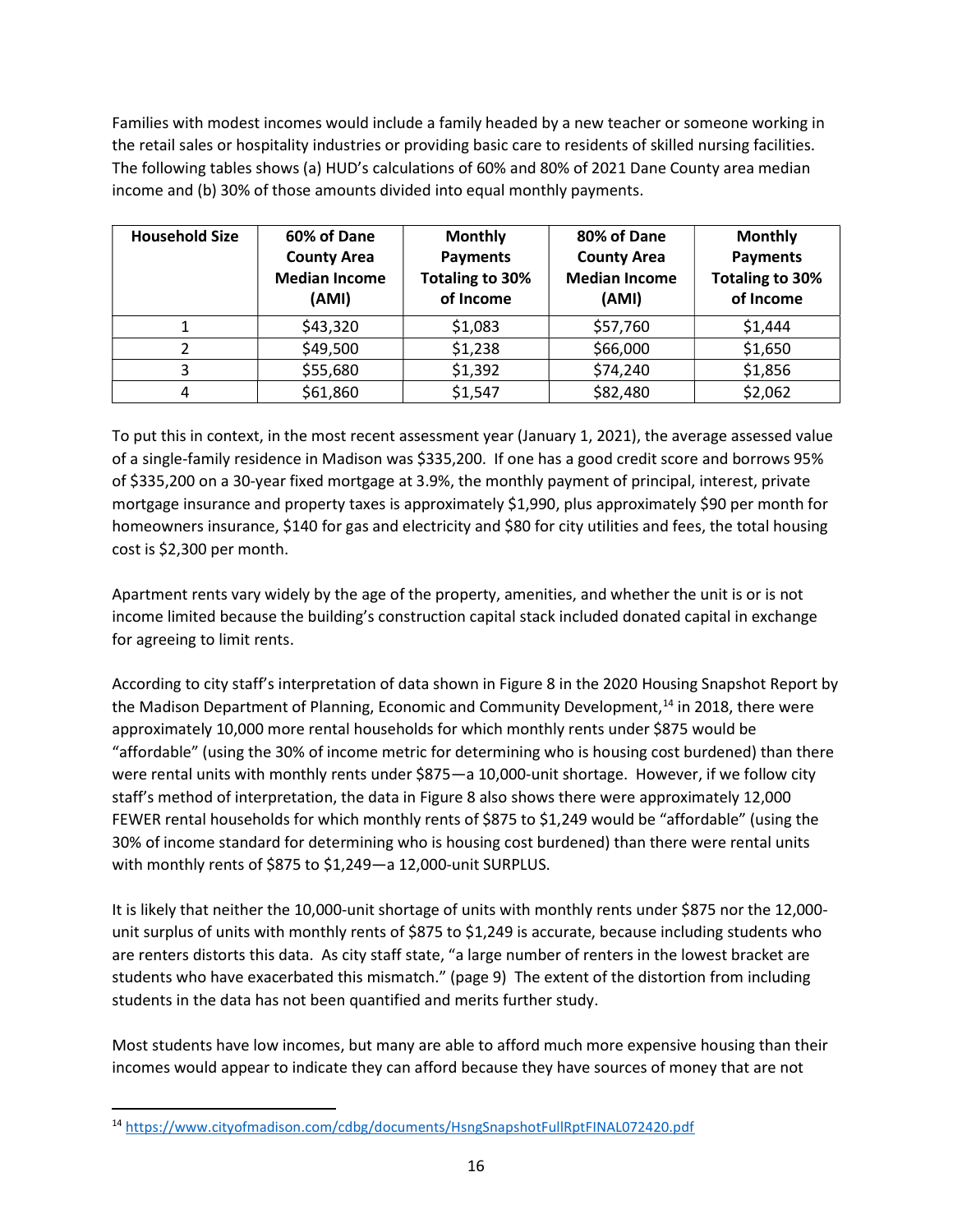their income, e.g., money from parents or grandparents and student loans. This may explain why developers and lenders are continuing to be willing to invest in constructing more market-rate multifamily housing buildings targeted at student tenants—there still is unsatisfied demand for market-rate student housing.

### Use of Donated Capital to Produce NEW "Affordable Housing"

Because of the high costs of land and building materials, without an infusion of donated capital, it is essentially impossible to produce NEW housing units that rent or sell for amounts that are 30% or less of family incomes for families with modest incomes. Sources of donated capital required to reduce rents or mortgage payments to the level that are affordable to families with modest incomes include section 42 federal housing tax credits, contributions from the Madison city government's affordable housing fund, contributions from non-profit housing funds, or patient-capital mortgages like those provided by Habitat for Humanity of Dane County. In most instances, the developer of these housing units must agree, for a certain number of years, to limit rents and to require tenants to have incomes below a certain level, in order to qualify for the infusion of donated capital. Sources of donated capital are limited, and it is conventional wisdom that these sources are not adequate to build enough NEW "affordable housing" units to keep pace with the demand/need for them.

# Relationship Between Overall Housing Supply/Demand and the Supply of "Affordable Housing"

However, a large part of the "affordable housing" units in Madison were not produced using donated capital to reduce their rents or selling prices. Instead, they are older housing units that were built when costs were lower, and they often have fewer amenities and look well worn, which limits the amount of rent a property owner can charge or the price a seller can seek for them. Figure 4 in the 2020 Housing Snapshot Report shows that housing units constructed between 1940 and 1980 tend to have lower rents. These housing units often are referred to as "naturally occurring affordable housing" units.

When the rents charged for "naturally occurring affordable housing" increase by large percentages every year, families' incomes cannot keep pace. As a result, fewer and fewer existing housing units are "affordable" to families with incomes of 30% or 60% or 80% of Dane County area median income.

Furthermore, when the imbalance between supply and demand of housing at higher price points causes housing costs to increase every year by larger percentages than the incomes of higher-income families increase, the higher-income families start competing for rental and owner-occupied units that lowerincome families also are seeking to rent or purchase. This increased competition for housing units at all prices points is accelerating the price escalation for housing units that once were "naturally occurring affordable housing" units.

The "naturally occurring affordable housing" units do not disappear, but they cease to be "affordable housing" for many families because of rapidly increasing rents/prices. The 2020 Housing Snapshot Report discusses how the imbalance between the supply of and demand for housing in the overall housing market most adversely affects families with low incomes:

The housing market and low vacancy rate have especially cost burdened low-income renter households who pay rents that have escalated quicker than that of their incomes.